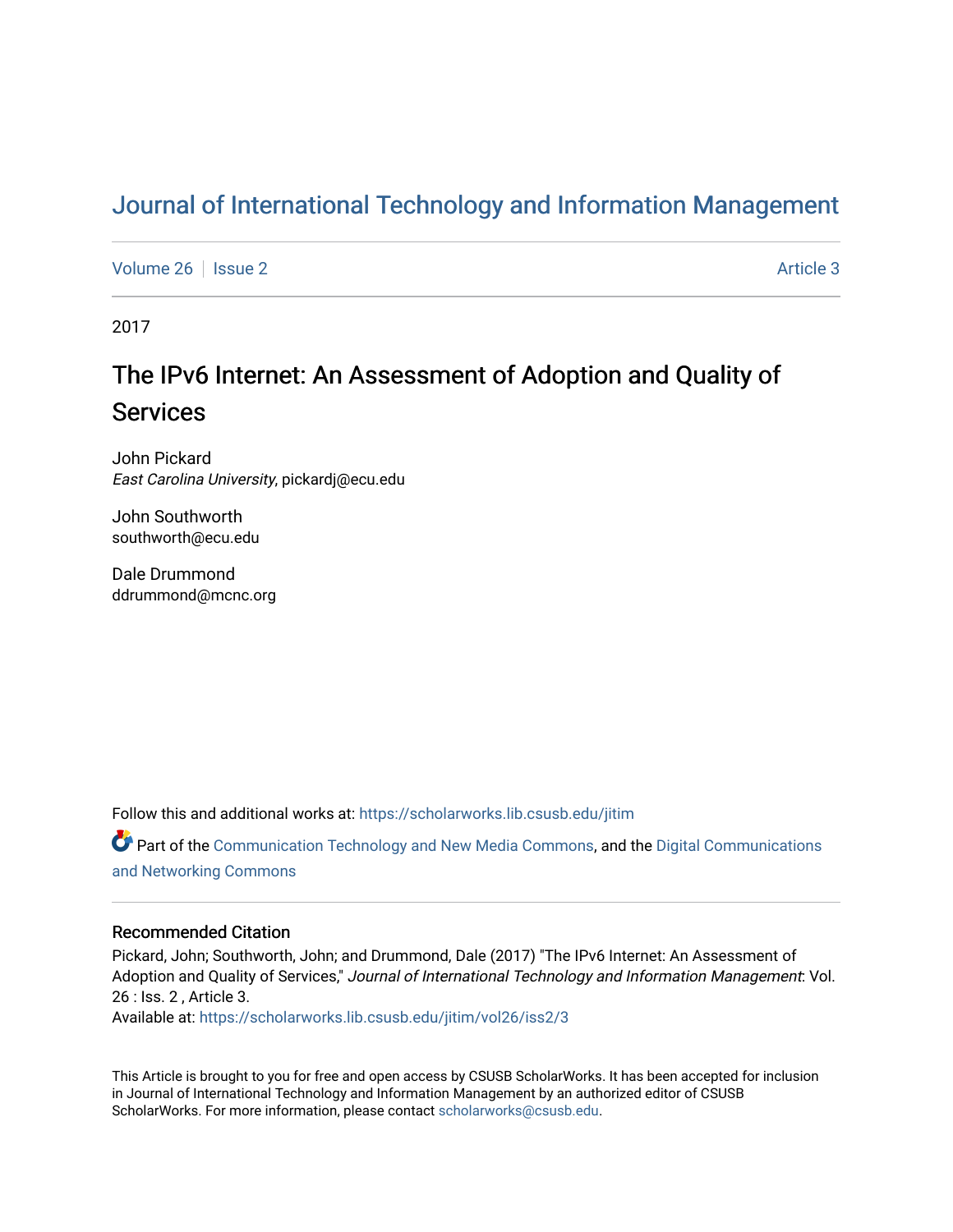# **THE IPV6 INTERNET: AN ASSESSMENT OF ADOPTION AND QUALITY OF SERVICES**

**[John Pickard](javascript:popUp()** *pickardj@ecu.edu, East Carolina University*

**[John Southworth](javascript:popUp()** *[southworth@ecu.edu,](mailto:southworth@ecu.edu) East Carolina University*

**[Dale Drummond](javascript:popUp()** *[ddrummond@mcnc.org,](mailto:ddrummond@mcnc.org) East Carolina University*

# **ABSTRACT**

*The goal of this study is to deliver both an in-depth comprehensive analysis of the current state of IPv6 adoption and an assessment of the quality of services over the IPv6 Internet. Our assessment comprises an examination of eight data sets used to produce a comprehensive picture of IPv6 adoption across 12 metrics. We assessed the quality of services over the IPv6 Internet using eight globally distributed monitoring agents to compare the HTTP load times to targeted websites over IPv6 and IPv4. The results of our analysis confirm the findings of previous studies showing that IPv6 is in an accelerating adoption phase and that the IPv6 Internet is maturing in its ability to deliver quality of services on a par to IPv4. The long anticipated exhaustion of the Internet Assigned Numbers Authority (IANA) IPv4 global address pool occurred in February of 2011. Since that time, four of the five regional Internet registries (RIRs) have also exhausted their IPv4 address pools, leaving the African Network Information Centre as the only RIR with a pool of IPv4 addresses remaining for general allocation. As the availability of IPv4 addresses continues to diminish, the adoption and use of IPv6 is rapidly increasing. However, the quality of IPv6 deployments and implementations is not always equal, which can cause user experiences over the IPv6 Internet to suffer. For this reason, ongoing monitoring and measurement are essential to provide a comprehensive picture of IPv6 adoption and to evaluate the quality of services over IPv6.*

**KEYWORDS:** IPv6, Internet, Technology Management, Technology Adoption, Diffusion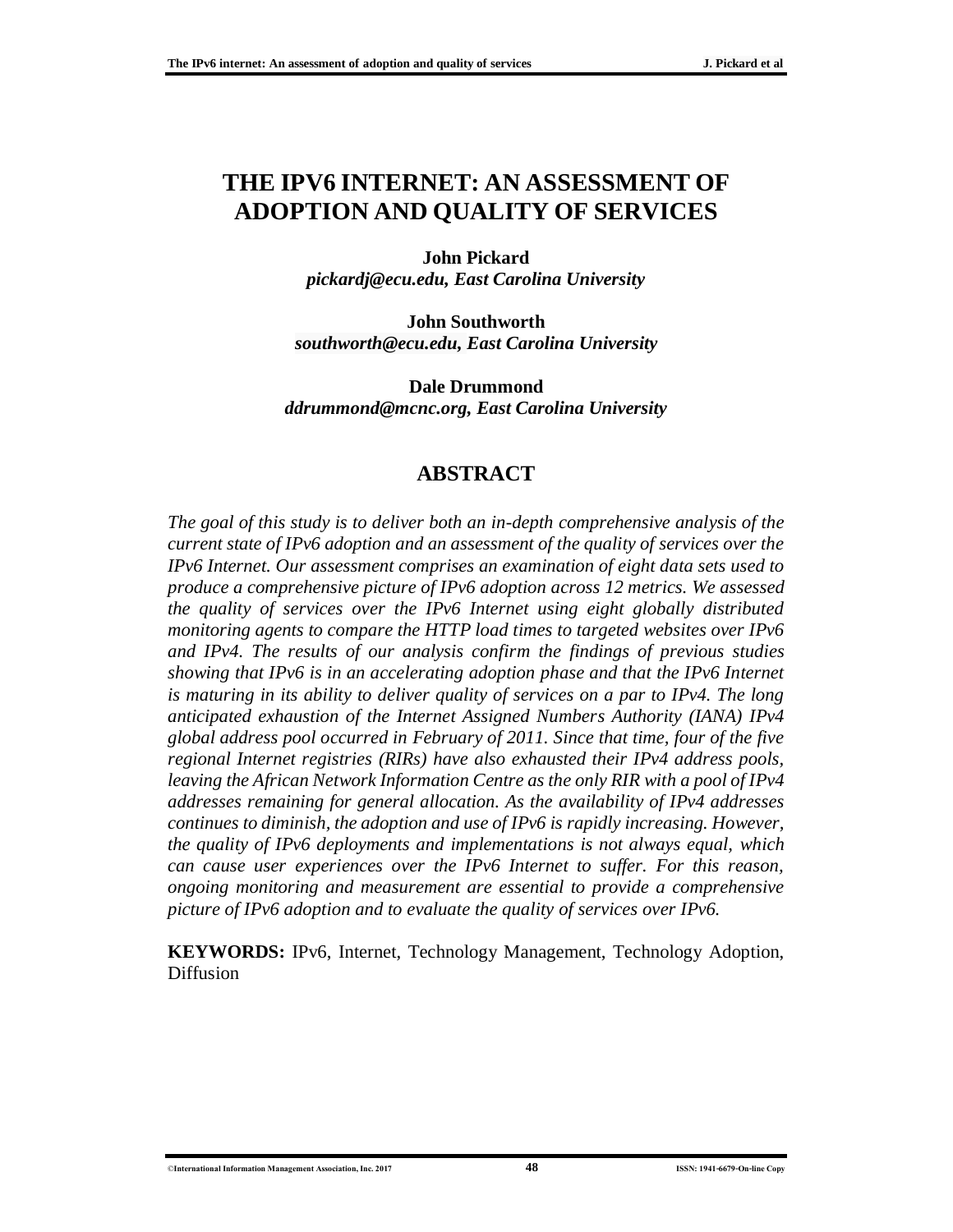#### **INTRODUCTION**

The exhaustion of the IPv4 address space was a long anticipated event. Discussion threads concerning the shortage of IPv4 addresses were posted on the TCP/IP Mailing List as early as 1988 (Huston, 2008). In fact, Vint Cerf himself commented to a mailing list post on November 27, 1988, "We should be worried about this [IPv4 exhaustion] and should be thinking about how to expand the available space" (Cerf, 1988). The Internet Engineering Task Force (IETF) began working to find a successor to IPv4 in late 1990. In 1993 the IETF formed the IP Next Generation (IPng) Area to begin reviewing various proposed solutions for the next generation IP protocol. The new protocol was assigned protocol version number 6 to become IP version 6, or IPv6 (Bradner & Mankin, 1995).

To accommodate the continued growth of the Internet until IPv6 could be fully adopted, the Internet community implemented several short-term solutions to conserve and manage the remaining global IPv4 address pool. Some solutions, such as the establishment of Private IPv4 addresses and Network Address Translation (NAT), were designed specifically to slow down the rate of IPv4 address exhaustion until the permanent solution, IPv6 adoption, could be in place. Other solutions, such as Classless Inter-domain Routing (CIDR), Dynamic Host Configuration Protocol (DHCP), and the establishment of the Regional Internet Registries (RIRs) were designed to help conserve and economically manage the IPv4 address space (Hughes, 2010; White, Shah, & Cook, 2005).

Although IPv4 exhaustion was imminent and IPv6 offered significant technical advantages beyond a larger address space, adoption and usage of the new protocol remained marginal at best. Internet Service Providers (ISPs) and enterprise organizations were reluctant to commit the resources required to deploy IPv6. The time and cost required for infrastructure upgrades as well as a reliance on NAT were often cited as inhibitors to IPv6 adoption (Dell, 2012; Kaur, Singh, & Tan, 2013; White et al., 2005). However, after years of stagnation, empirical data suggest that IPv6 may now be in a phase of accelerating adoption (Czyz et al., 2015; Nikkhah & Gurin, 2016).

The migration from IPv4 to IPv6 is the most disruptive event the Internet community has faced to date and is dependent on the availability of both IPv6 applications and components in the Internet infrastructure, and also on the demand for those resources by Internet stakeholders (Nikkhah & Gurin, 2016). However, adoption alone is not enough. The transition to the IPv6 Internet cannot be fully realized until the quality of services provided over IPv6 is on a par with its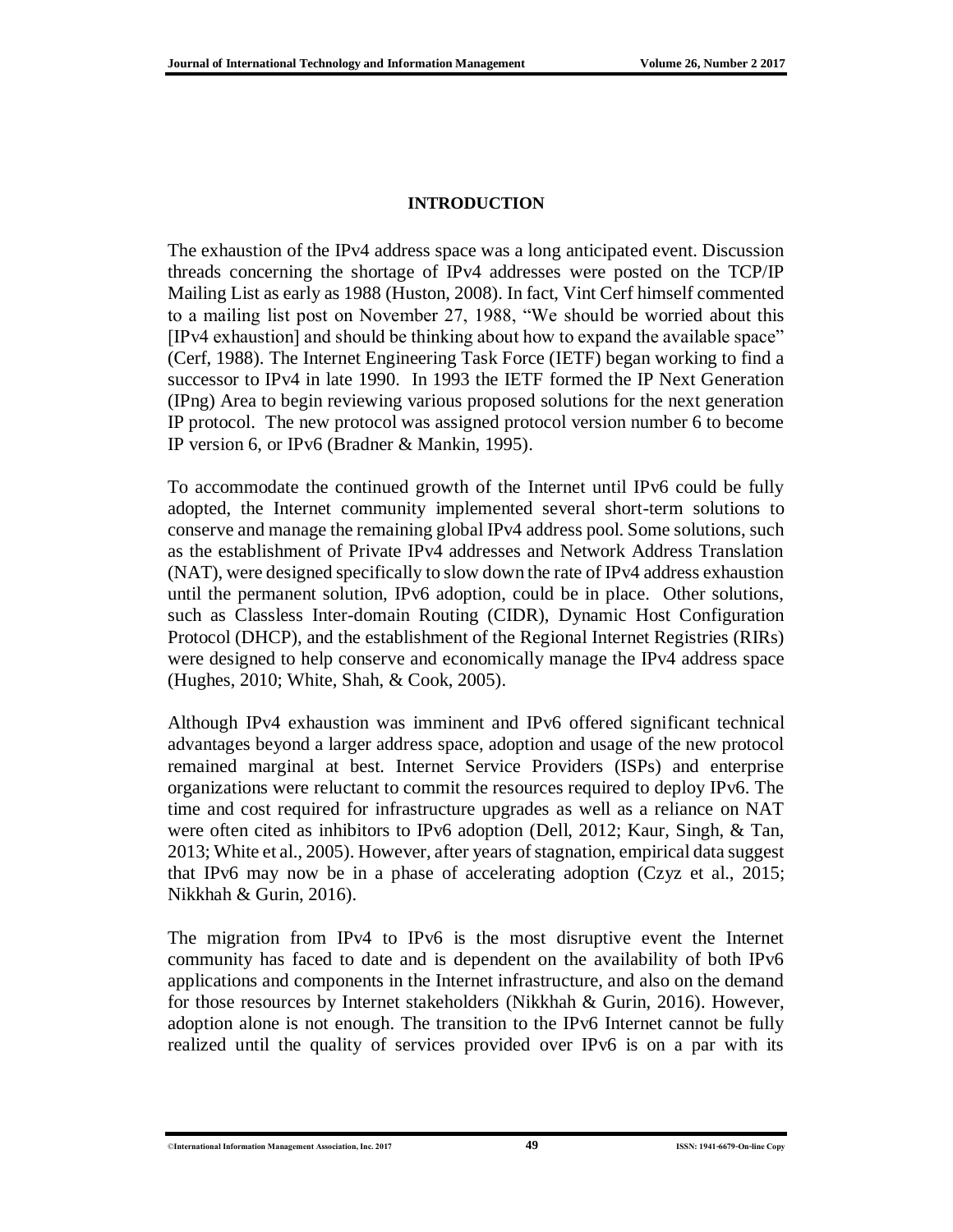predecessor, IPv4, so that users receive the same or better user experience (Nikkhah, Gurin, Lee, & Woundy, 2011). In the findings of our study we show that while IPv6 traffic volume on the Internet and the number of IPv6 reachable domains are still at a fraction of that of IPv4, other metrics indicate IPv6 is on a trajectory of increasing adoption and maturity.

This paper makes a significant contribution to the understanding of progress of Internet IPv6 adoption and provides empirical data concerning the performance and quality of the user experience on the IPv6 Internet. We extend our previous research presented at conference by analyzing an additional year of data from January 2016 through January 2017 to determine if the pace of IPv6 adoption is still on track (Pickard & Southworth, 2016). We also evaluate the five year IPv6 adoption projections made by Czyz et al. (2015) to assess if trends in IPv6 adoption have shifted significantly. Finally, we include results of measurements taken of the performance and quality of the user experience of the IPv6 Internet through the use of globally distributed network monitoring.

#### **RELATED WORKS**

There are many quantitative studies in the extant literature on the subject of IPv6 adoption and diffusion. Some studies adopted a narrow perspective assessing the status of IPv6 adoption, focusing on one specific adoption metric. For example, Nikkhah et al. (2011) used access to web content as the primary metric to measure and quantify IPv6 adoption. By comparing the web access performance over IPv4 and IPv6 to a list of websites based on Alexa's top 1 million websites, from various geographic vantage points, the authors found that IPv6 performance was similar to that of IPv4 when autonomous system paths were the same. Similar findings were made by Dhamdhere, Luckie, Huffaker, Elmokashfi, & Aben (2012), who analyzed the size, routing behavior, and structure of the IPv6 Internet using historical BGP tables. Their findings showed that the IPv6 Internet infrastructure is becoming increasingly similar to that of IPv4. In another study, Colitti, Gunderson, Kline, & Refice (2010) analyzed client behavior when connecting to IPv6-only and dualstack hosts. Their data showed that IPv6 adoption, while varied across geographic regions, was increasing rapidly and that latency over native IPv6 was comparable to that of IPv4.

Other studies took a broader approach by using multiple metrics to assess IPv6 adoption. Domingues, Friaas, & Veiga (2007) used autonomous systems in BGP, RIR address allocations, Internet core peering, and IPv6-enabled top-level domains to assess IPv6 adoption. Latency experiments were conducted to measure IPv4 and IPv6 performance from a scientific network in Portugal to 28 globally distributed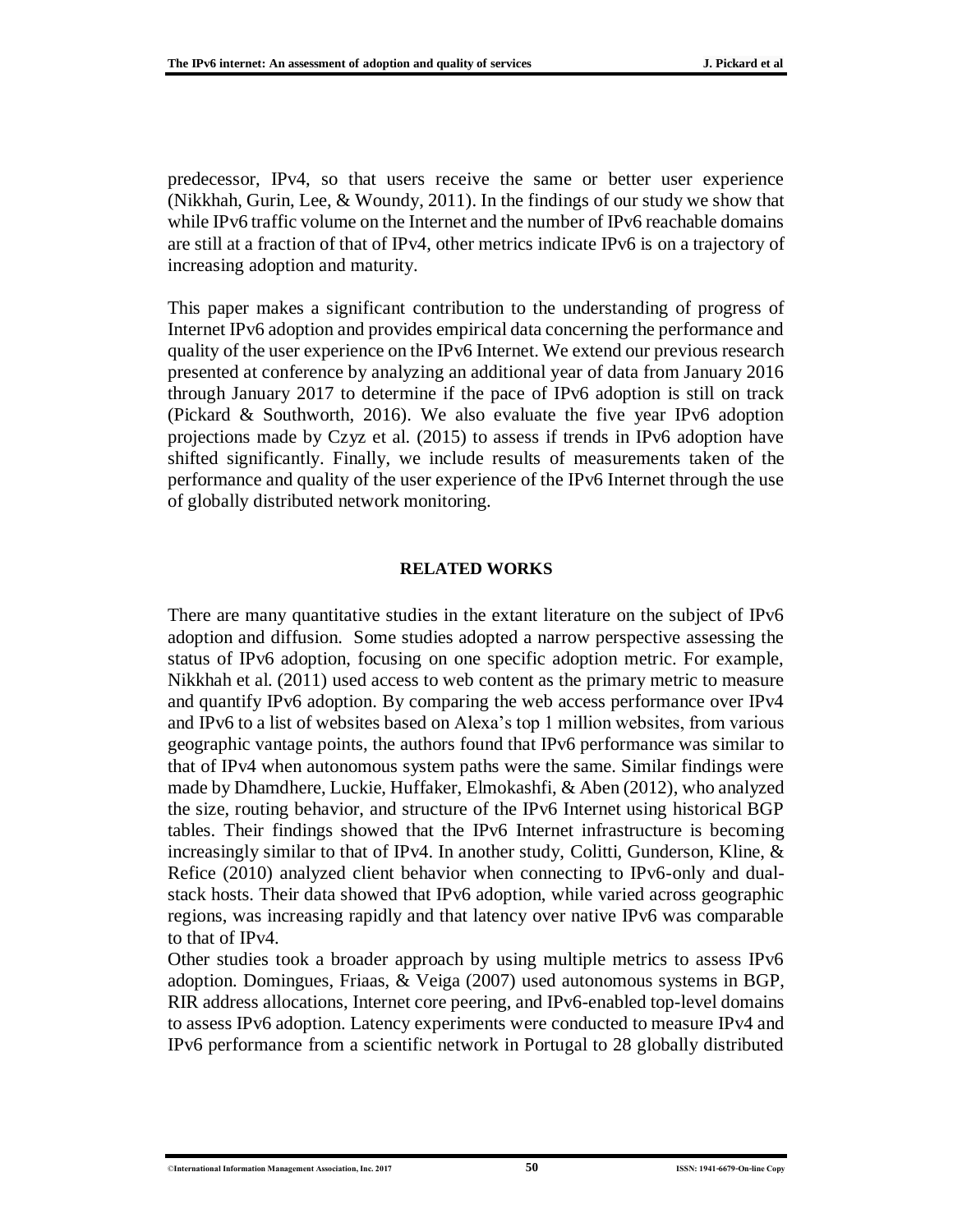target sites. Findings indicated that IPv6, at the time of the study, had not yet been broadly adopted. Nikkhah & Gurin (2016) assessed the evolution of IPv6 adoption by key Internet stakeholders, service providers, Internet technology developers, content providers, and users through three phases: stagnation, emergence, and acceleration. They developed a model that captures the interactions between IPv6 adoption factors and their impact on IPv6 migration status. Their model offered validation to the relationship between the decisions of stake-holders to adopt IPv6 and utility functions that depend on the adoption decisions of other stakeholders. Our study is most similar to that of Czyz et al. (2015), who provided, a comprehensive picture of IPv6 adoption using a broad set of datasets and metrics. Their study assessed IPv6 adoption from the perspective of content providers, service providers, and content consumers using 10 years of data from 2004 to 2014. Findings showed IPv6 was used natively at a rapidly increasing rate across every measure of IPv6 adoption. The authors also developed models representing predictions of future IPv6 adoption for five years, from 2014 to 2019.

#### **METHODOLOGY**

We analyzed eight datasets to produce 12 metrics to yield a comprehensive assessment of IPv6 adoption and quality of services over IPv6 on the Internet, as summarized in Table 1. Where possible, we use the same datasets as Czyz et al. (2015) with the goal of extending their findings with an additional three years of data and to assess the predictions of their five-year IPv6 adoption forecast model against actual IPv6 adoption metrics. In the case of assessing IPv6 Internet traffic growth, we deviated from the previous study and used publicly available data from the Amsterdam Internet Exchange. We also used our own unique dataset for IPv6 performance obtained from globally distributed network monitoring agents.

|    | <b>Dataset</b>               | <b>Metric</b>                            |  |  |
|----|------------------------------|------------------------------------------|--|--|
| 1) | Prefix allocations from each | IPv6 prefix allocations by the RIRs      |  |  |
|    | <b>RIR</b>                   | Ratio of IPv6 to IPv4 prefix allocations |  |  |
| 2) | Route Views AS6447           | IPv6 prefix announcements in BGP         |  |  |
|    |                              | Ratio of IPv6 to IPv4 announce prefix    |  |  |
| 3) | Hurricane Electric root zone | DNS authoritative nameservers            |  |  |
|    | file                         |                                          |  |  |
| 4) | Route Views AS6447           | Unique IPv6 autonomous systems           |  |  |
|    |                              | (ASes)                                   |  |  |
|    |                              | Ratio of IPv4 to IPv6 unique ASes        |  |  |
|    |                              | Unique IPv6 autonomous system paths      |  |  |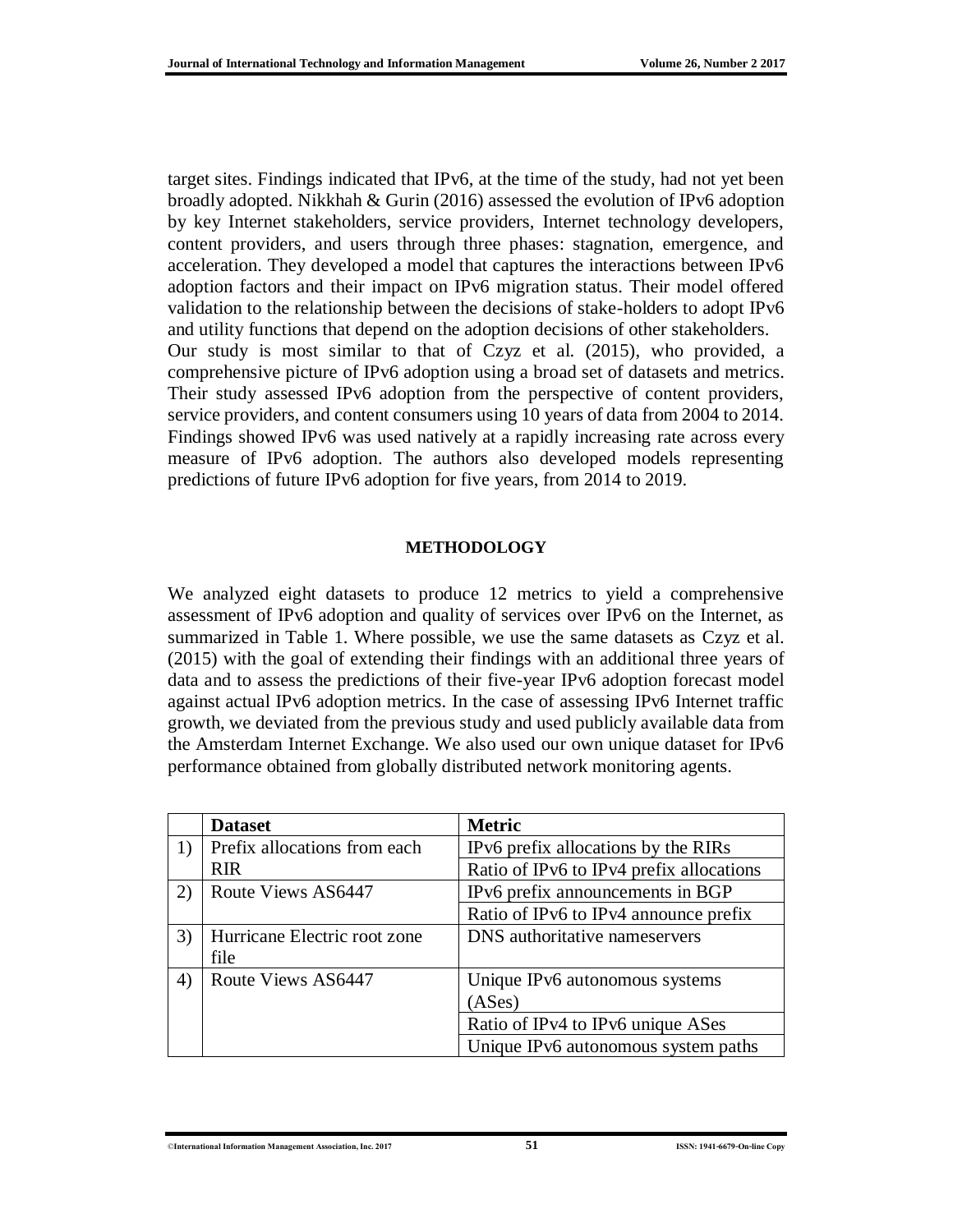| Alexa top 10k               | DNS resource records                |
|-----------------------------|-------------------------------------|
| Google IPv6 statistics      | Number of IPv6 users                |
| Amsterdam Internet Exchange | IPv6 traffic volume                 |
| Network monitor data        | Quality of services (HTTP load time |
|                             | performance)                        |

**Table 1. Datasets and associated IPv6 adoption metrics used in this study**

# **PREFIX ALLOCATIONS**

The first fundamental requirement of wide-scale IPv6 communication is the allocation of IPv6 address blocks from the RIRs to service providers and end-user organizations (Czyz et al., 2015). To measure IPv6 address availability, we used the allocation of IPv6 prefixes by the RIRs. It is expected that the number of prefix allocations made by the RIRs should increase as end-user adoption of IPv6 increases.

Each RIR makes its prefix allocation database available for public download. Using the IPv6 and IPv4 address block allocation datasets from each RIR from January 2014 through January 2017, we aggregated the prefixes into one single metric for each protocol. Figure 1 shows that between January 2014 and January 2017 the number of allocated IPv6 prefixes increased from 18,180 to 32,123, an increase of 76.7%. During the same period, IPv4 prefix allocations increased from 135,316 to 170,890, a gain of 26.2%. The solid line represents the ratio of total IPv6 to IPv4 prefix allocations, which was .13 in January 2014 and increased to .19 by January 2017.



*Figure 1. Cumulative prefix allocations aggregated from all RIRs.*

We found that growth, in percentage terms, of IPv6 prefix allocations is outpacing that of IPv4 prefix allocations. This is expected behavior due to the fact that the IPv4 address space is exhausted and demand for substantial numbers of IP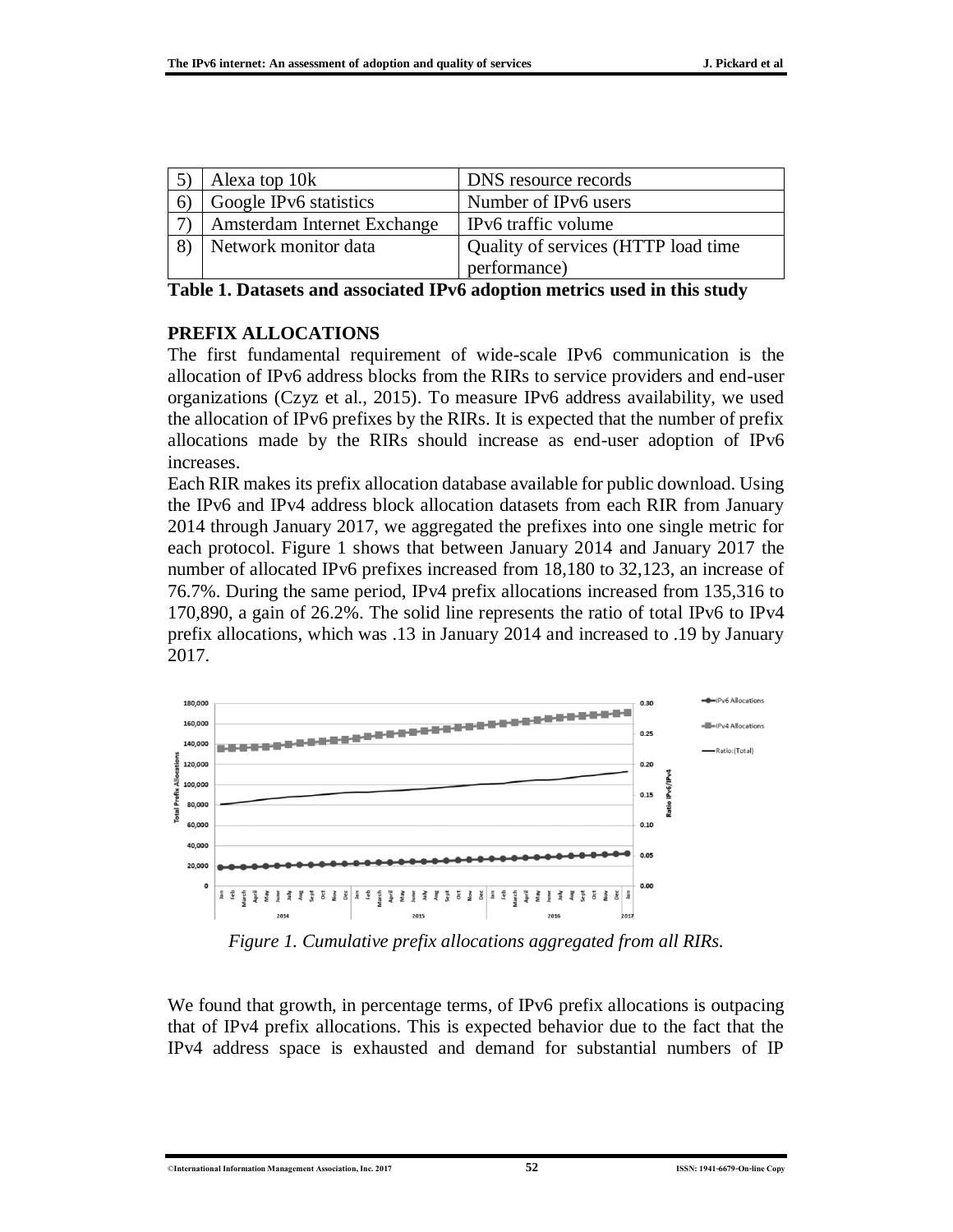addresses can be met only through IPv6 allocations. We also found that while IPv6 allocation growth is outpacing that of IPv4 in percentage terms, the numeric increase in allocated IPv4 prefixes is greater than that of IPv6. This is also expected behavior since a typical  $/32$  IPv6 allocation contains  $7.9x10^{28}$  (79 billion-billionbillion) addresses while, IPv4 allocations, as per RIR exhaustion policies, are typically limited to a /22, which yields only 1,024 addresses. In other words, although the number of IPv6 prefix allocations is less than that of IPv4, the number of useable IP address contained in those allocations is exponentially larger than in the IPv4 allocations. For example, in 2015 the Asia-Pacific Network Information Centre (APNIC) made 3,980 IPv4 prefix allocations containing 4,304,012 addresses, a ratio of 1,081 addresses per allocation, and made 775 IPv6 prefix allocations of 35,383,205,120 addresses, a ratio of 45,655,748 addresses per allocation.

We also analyzed the aggregate monthly prefix allocations made by all RIRs from January 2014 to January 2017 as shown in Figure 2. Three distinct run-ups in the IPv4 allocations appear in Figure 2, the first in June-July 2014, then again in January-February 2015, and finally in May-June 2016. These run-ups coincide with allocations of IPv4 address prefixes returned by the IANA to each RIR. The RIRs allocated this returned address space in small /22 prefixes (APNIC "waiting list for unmet IPv4 requests," n.d.). Also shown in Figure 2 is the ratio of IPv6 versus IPv4 monthly allocations. A ratio of 1, as seen on March of 2013, indicates an equal number of allocations in a given month.



*Figure 2. Number of prefix allocations by month aggregated from all RIRs.*

# **PREFIX ANNOUNCEMENTS**

The prefix allocation data shown in Figure 1 and Figure 2 clearly show that the number of IPv6 prefix allocations is steadily increasing. However, prefixes must be announced in the global BGP routing table before they can be used. We used BGP data from the University of Oregon Route Views Project to measure prefix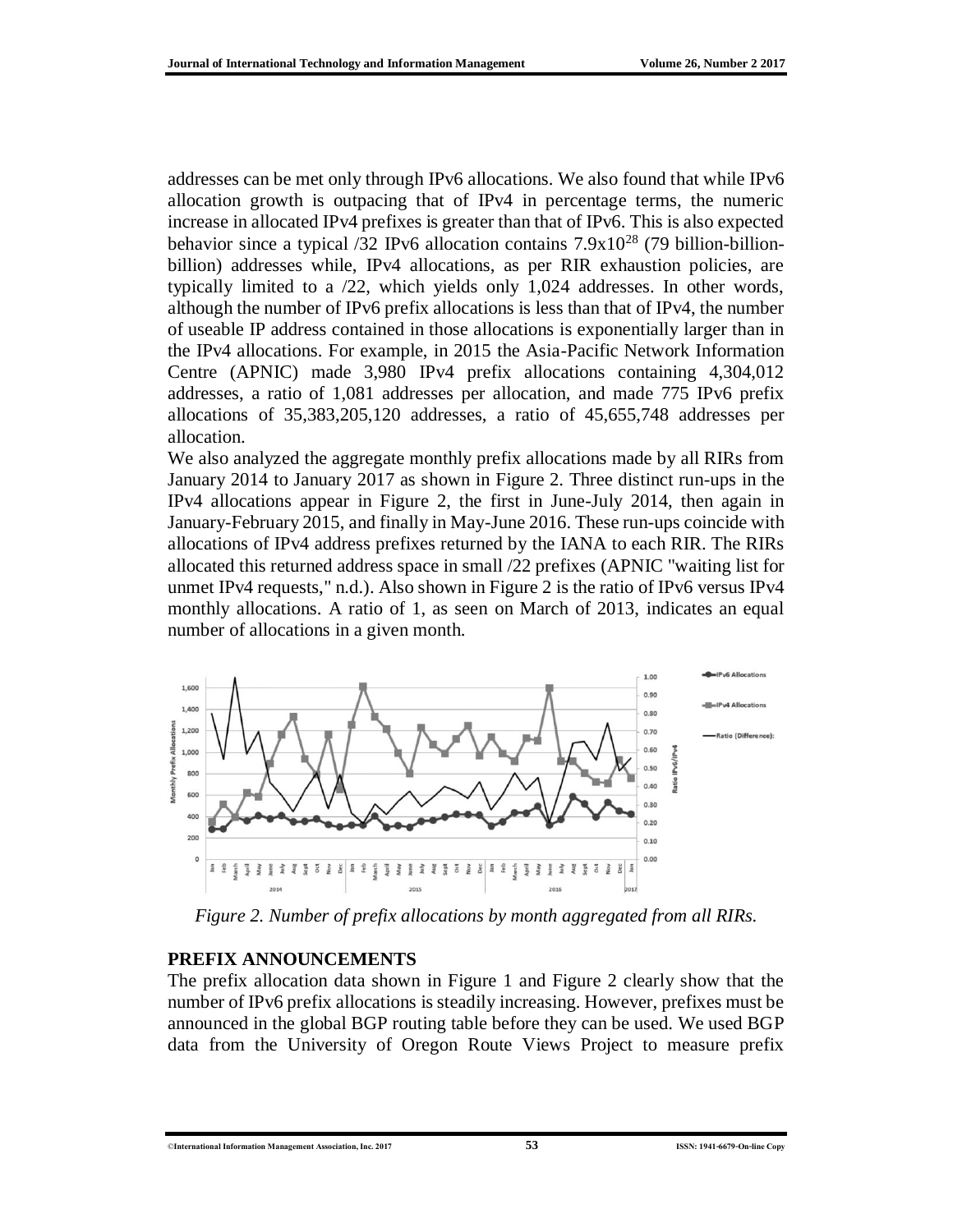advertisement growth in BGP. The Route Views routers use AS6447 for multi-hop BGP sessions to peer with backbones and other autonomous systems (ASes) at various Internet locations ("University of Oregon route views project," 2005). A possible bias in this metric noted by Czyz et al. (2015) is that Route Views gives the perspective of the Internet as seen through a single AS which does not give the complete Internet topology. However, for the purpose of showing trend, it is assumed that the increase in IPv6 prefix announcements as seen by AS6447 is representative of the Internet topology as a whole.

Figure 3 shows the number of IPv6 prefix announcements increasing 126.5% from 16,537 in January 2014 to 37,460 in January 2017. Over the same period, the number of IPv4 prefixes increased 38% from 491,660 to 678,400. The solid line shows that the ratio of IPv6 to IPv4 prefixes increased from .03 in January 2014 to .06 in January 2017, indicating that the increase in the number of announced IPv6 prefixes is outpacing that of IPv4 in the global BGP table. This is not a surprising trend due to the exhaustion of the global IPv4 address pool.



*Figure 3. Prefixes as seen in the Global BGP table of AS6447.*

# **AUTHORITATIVE NAMESERVERS**

Support for IPv6 in the global Domain Name System (DNS) is another important indicator of IPv6 adoption. We measured the level of support for IPv6 in the DNS as the number of Top Level Domain (TLD) servers that are reachable over IPv6. Reachability of nameservers over IPv6 is considered evidence of IPv6 adoption, especially among Internet Content Providers (ICPs) who make their content accessible across public websites (Czyz et al., 2015; Nikkhah & Gurin, 2016). At the highest level of the DNS hierarchy are the authoritative nameservers that serve the DNS root zone, commonly known as the root servers. The DNS root zone has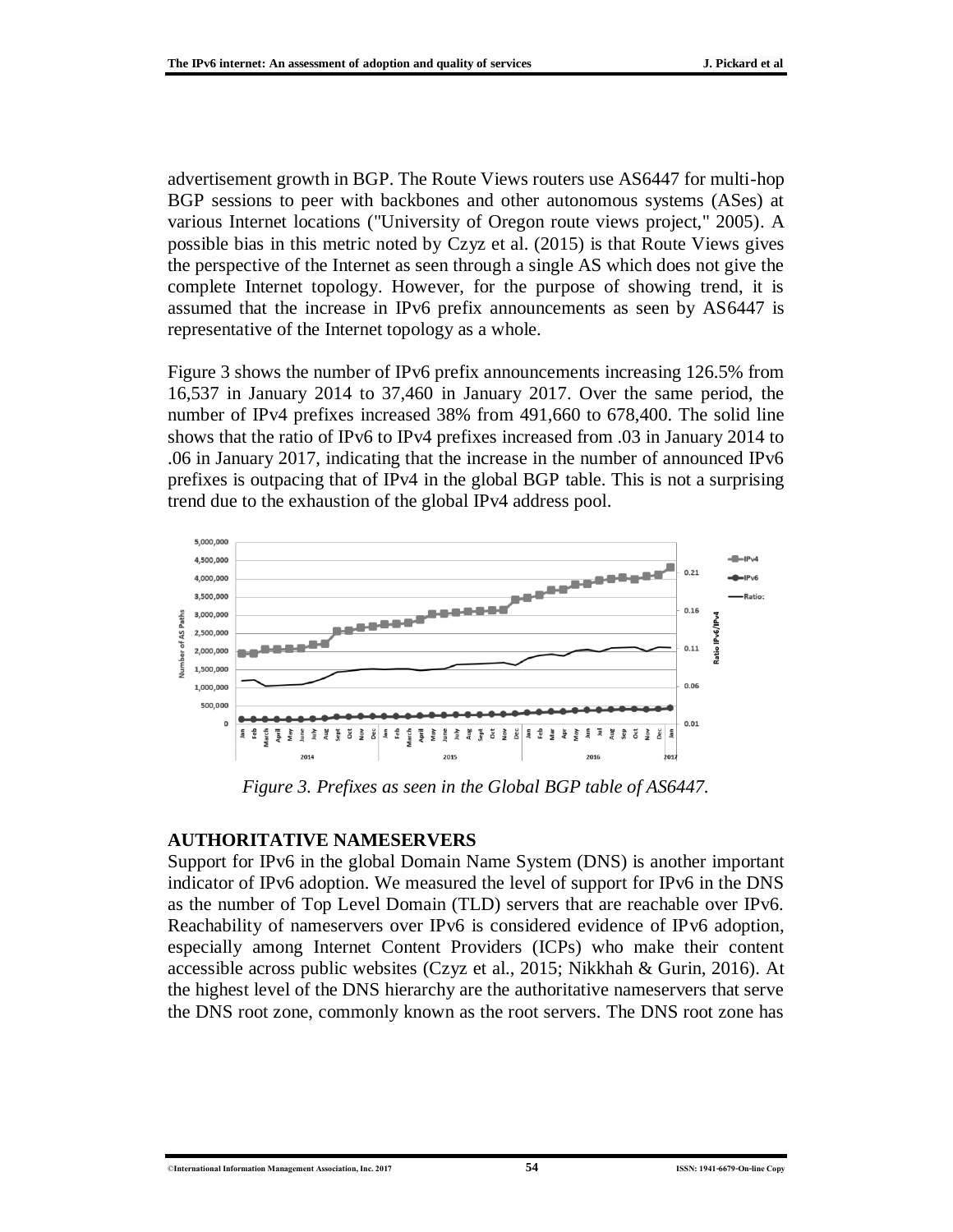been IPv6 enabled since 2008. All of the 13 root authoritative nameservers are reachable over IPv6 ("Root servers," n.d.).

The Root Zone Database contains all of the TLDs, which includes domain suffixes such as .com, .net, .org, .us, .fr, etc. We assessed the number of TDL nameservers that are IPv6-enabled and reachable using data made publicly available by Hurricane Electric (HE). HE downloads the root zone file daily, queries for AAAA records, and checks for glue records in the root zone for each TLD nameserver ("Global IPv6 deployment progress report," n.d.). In January 2014, HE reported approximately 381 TLDs, of which 91% had native IPv6 connectivity. In January of 2017 there were 1,530 TLDs, of which 98.1% had IPv6-enabled nameservers. These data indicate that the root zone and TLDs of the Internet naming system are IPv6-ready (Czyz et al., 2015).

# **UNIQUE AUTONOMOUS SYSTEMS**

To measure the overall penetration and density of IPv6 on the Internet, we used the number of unique ASes and unique AS paths as seen in BGP. An increasing number of unique ASes is indicative of increasing IPv6 adoption among ISPs (Czyz et al., 2015; Dhamdhere et al., 2012; Grégr, Podermanski, & Švéda, 2014). An increase in the number of unique AS paths indicates a maturing of connectivity or increased connectivity quality between autonomous systems over IPv6 (Czyz et al., 2014; Dhamdhere et al., 2012; Nikkhah & Gurin, 2016).

Again, data from the University of Oregon Route Views Project AS6447 are used for this metric. As shown in Figure 4, the number of unique IPv6 ASes increased 62.4% from 7,905 in January of 2014 to 12,838 in January of 2017. Over the same period, unique IPv4 ASes increased 22.3% from 46,164 to 56,458. The ratio of IPv6 to IPv4 ASes increased from approximately 0.18 in January of 2014 to approximately 0.23 in January 2017.



*Figure 4. Number of unique ASes as seen from AS6447.*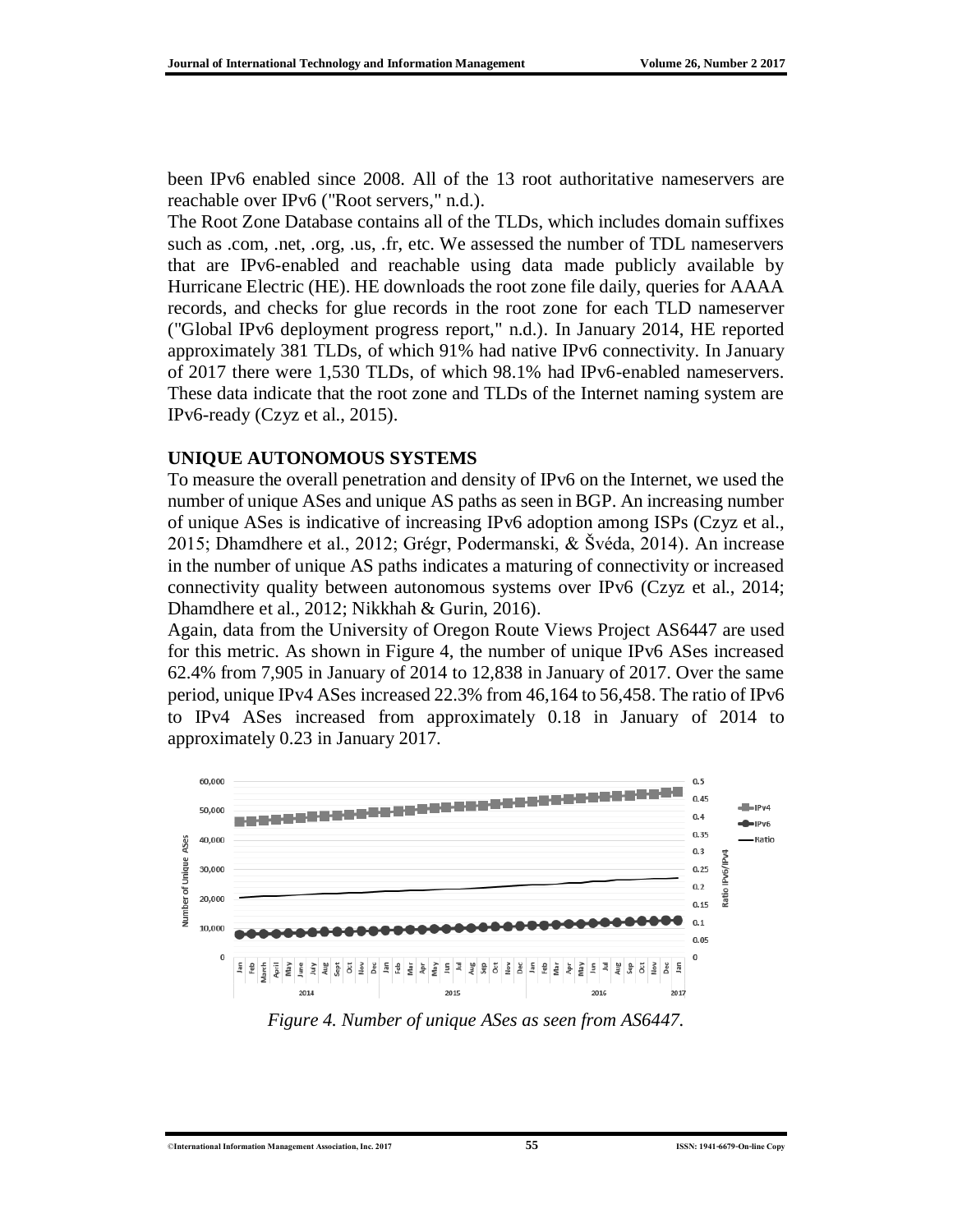#### **UNIQUE AUTONOMOUS SYSTEM PATHS**

Figure 5 shows that the number of unique IPv6 AS paths in January 2014 was 122,160 compared to 430,900 in January 2017 an increase of 252.7%. This is an indication that the IPv6 topology of the Internet is maturing (Czyz et al., 2016; Dhamdhere et al., 2012). The number of unique IPv4 AS paths advertised within the BGP table in January 2014 was 1,814,200 compared to 3,873,500 in January 2017, an increase of 113.5%. The ratio line shows that the number of unique IPv6 AS paths as compared to IPv4 AS paths is steadily increasing from .07 to 0.11.



*Figure 5. Number of unique AS paths as seen from AS6447.*

#### **DNS RESOURCE RECORDS**

Estimating the deployment of IPv6 among content providers can be done by the number of websites accessible over IPv6 (Czyz et al., 2015; Nikkhah & Gurin, 2016). This is an important metric for services providers as it is an indication of the IPv6 traffic they can expect over IPv6.

The dataset used for this metric is the Alexa top 1 million most popular websites. Alexa is a popular source of the top domains on the Internet ("Alexa top sites," n.d.). We filtered off the top 10,000 sites from the Alexa top 1 million list and used the DNS DataView tool to check for the presence of an AAAA record in the DNS for each site URL. Of the top 10,000 websites, we found that 1306 or 13% returned AAAA records in January 2017, representing a 308% increase over the results reported in January 2014 in which 3.2% returned AAAA records.

A possible bias with using the Alexa top 1 million websites is noted by Grégr et al. (2014). The Alexa top 1 million websites database aggregates subdomains into the associated TLD, and therefore subdomains are not included in the analysis of AAAA records. However, the Alexa database is the most comprehensive publicly available list of popular global websites and has a basis in the extant literature as a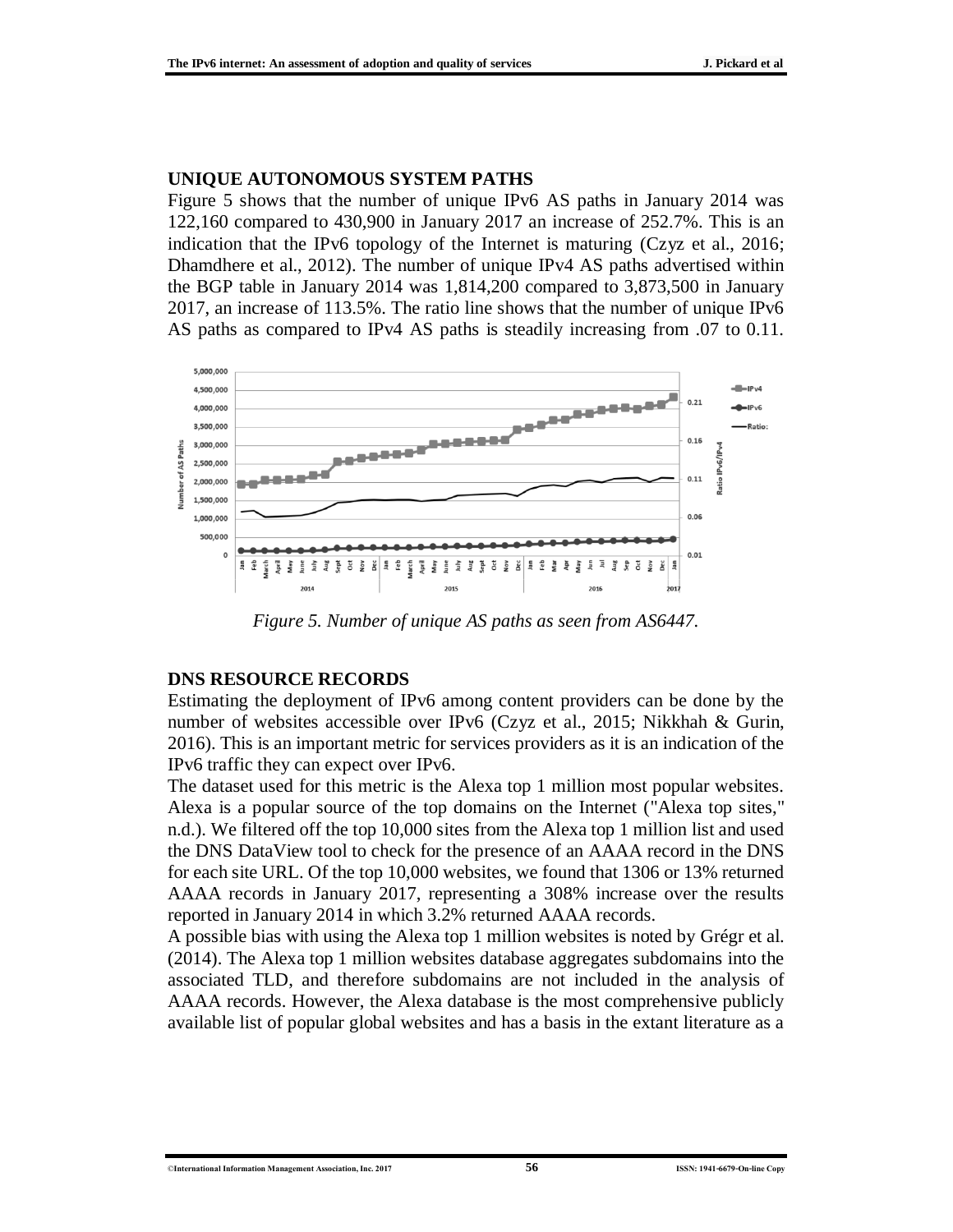valid method of assessing IPv6 service penetration (Czyz et al., 2015; Nikkhah et al., 2011).

# **NUMBER OF IPV6 USERS**

All major client operating systems and browsers today support IPv6, and most prefer IPv6 over IPv4 when both protocols are available. This metric measures how many clients are actually using IPv6 to access web resources. To report the number of IPv6 users, we used Google's IPv6 statistics page ("IPv6 Adoption Statistics," n.d.). Google measures IPv6 availability by adding a measurement JavaScript to a random sample of visits to various Google properties. The measurement JavaScript uses HTTP to fetch a URL from an IPv4-only hostname and a URL from a dualstack hostname, in random order. Figure 6 shows that over the period from January 2014 to January 2017 the number of clients accessing Google.com over IPv6 increased from around 2.5% to 15.5%. More clients using IPv6 should motivate more Internet content providers to enable IPv6.



#### **IPV6 TRAFFIC VOLUME**

To get a snapshot of Internet IPv6 traffic volume, we used publicly available statistics from the Amsterdam Internet Exchange (AMS-IX). AMS-IX is the largest Internet Exchange Point (IXP) in the world in terms of average throughput with a capacity of 23Tb/s and connects 804 autonomous systems globally. The average aggregated Internet traffic on all AMX-IX connected network ports in January of 2017 was 3.5Tb/s, or 3,500Gb/s. The average monthly total IPv6 traffic in January 2017 was 51.3Gb/s, or about 1.5% of the total Internet traffic seen on AMX-IX networks ("Statistics," n.d.). While 1.5% of traffic may seem insignificant, it is a 150% increase over the 0.6% recorded in December 2013 by (Czyz et al., 2015). A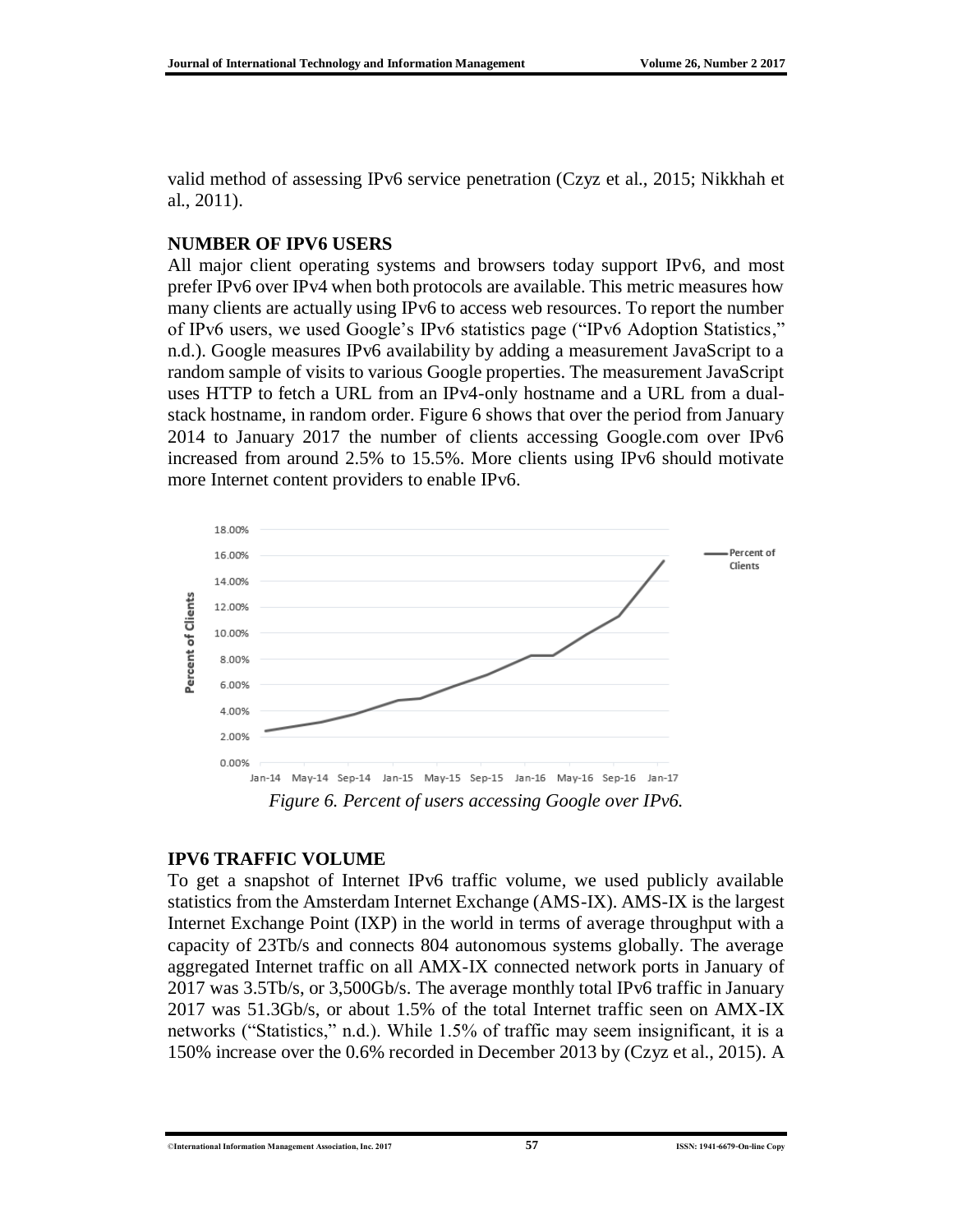possible bias in this measure is that AMX-IX is only one Internet exchange point and carries a fraction of the total Internet volume. However, because we were interested in the trend and not raw volume numbers, we made the assumption that the percent of IPv6 volume increase seen by AMX-IX is likely representative of Internet traffic as a whole.

#### **QUALITY OF SERVICES (PERFORMANCE)**

To measure IPv6 quality of services on the Internet, we calculated average HTTP load times of target websites over IPv6 and compared the results to the load times over IPv4. The use of HTTP load time provides an operational metric that takes into account DNS response time, TCP connect time, full webpage load time, and application load time, which closely reflects user experience with services delivered over IPv6 (Popoviciu, 2016).

By filtering the Alexa top 100 for sites that were reachable over IPv6, we identified 32 websites to use as the target sites for our monitoring. We used eight globally distributed network monitoring agents located in Dallas, Paris, Sydney, Tokyo, San Francisco, Slovenia, New York, and Singapore to download the web content of each of the 32 target sites every hour for 30 days. After the 30-day data collection ended, the raw data from each agent was compiled for a total of 256 data points (32 target websites multiplied by eight agents) for IPv6 and for IPv4.

From the agent data collected, 74% of the measures had average IPv6 HTTP load times within 10% of IPv4 or faster, which is considered similar performance levels (Dhamdhere et al., 2012; Nikkhah et al., 2011). Figure 7 shows a comparison of IPv6 vs. IPv4 load times in terms of milliseconds. Figure 8 shows a comparison of IPv6 to IPv4 load times in +/- percent. A positive number indicates shorter load times over IPv6. A negative number indicates a shorter load time over IPv4. In both charts the outliers to the negative were to a single website in Russia seen from the vantage points of agents in the United States (U.S.) and Europe. Further investigation showed that this was likely caused by the target website configuration because one website element was taking twice the amount of time to load over IPv6. We also found that 30 of the 32 websites targeted by our Paris agent all reported slower IPv6 load times. Again, no common cause could be found in the data to explain why the Paris agent had such a high ratio of slow IPv6 to IPv4 load times; however, we were able to narrow the cause down to TCP wait times and DNS request times.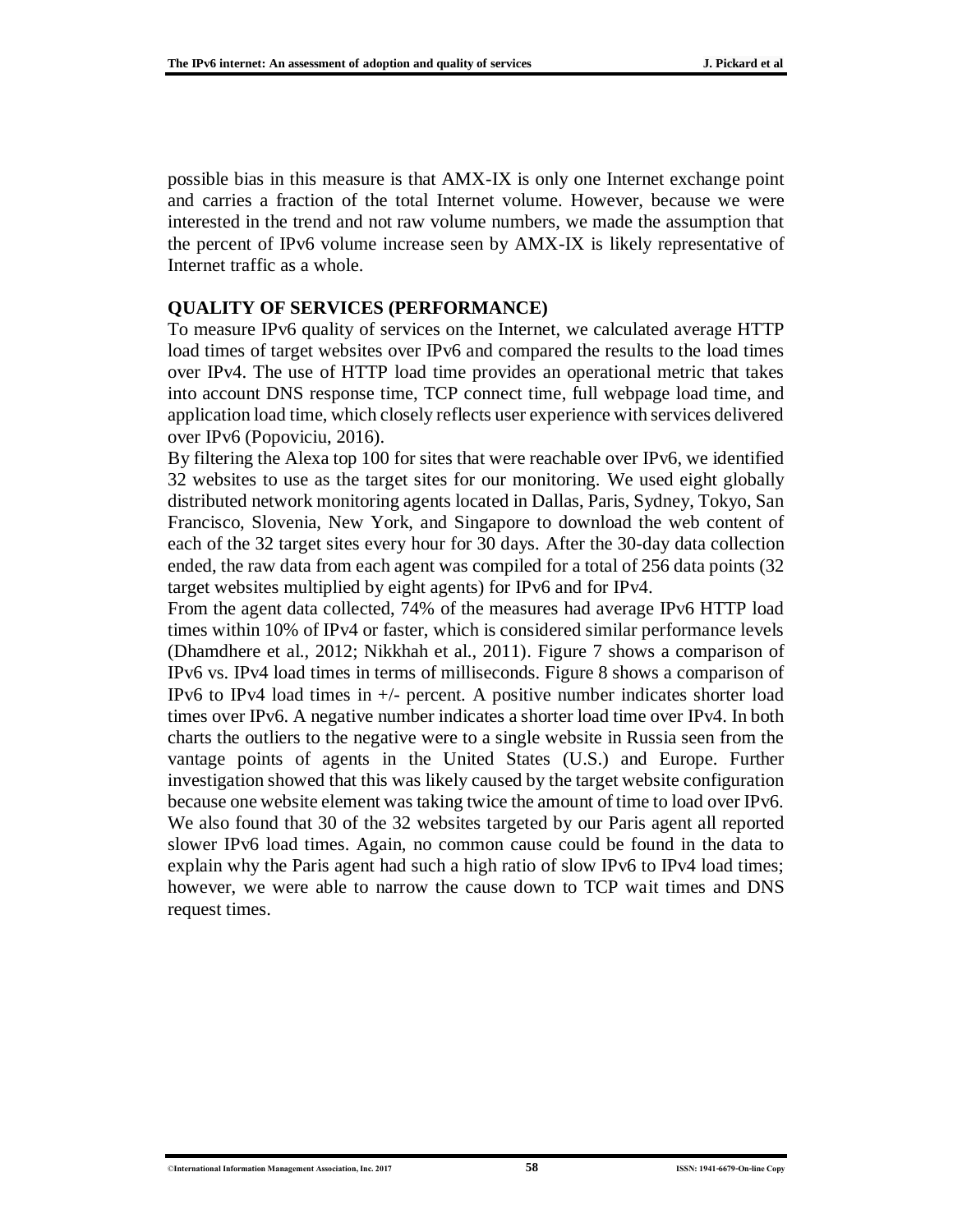

*Figure 7. The millisecond difference between IPv4 and IPv6 HTTP load times for all measures.*



*Figure 8. The percentage between IPv4 and IPv6 load times of all measures; 0% indicates load time were the same on both protocols.*

#### **DISCUSSION OF FINDINGS**

In this study we evaluated the level of adoption and quality of services of IPv6 on the Internet through 12 metrics from data spanning a three-year period. We found empirical evidence showing that the trend of accelerating IPv6 adoption is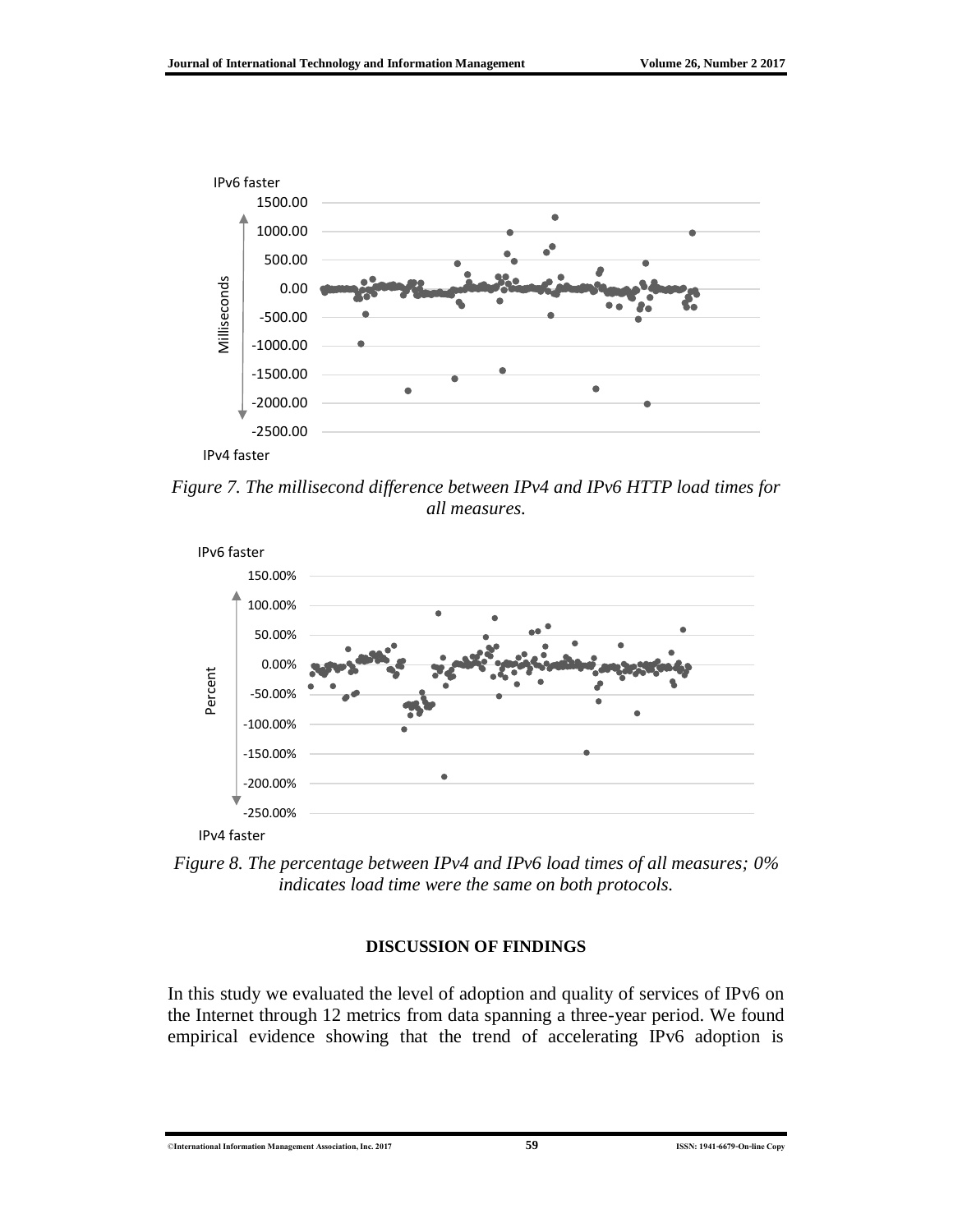continuing across all 12 metrics. We also found in our investigation that IPv4 prefix allocations have become smaller than historically now that the RIRs are operating under final IPv4 policies. Table 2 shows each adoption metric at the beginning of our study in January of 2014 and at the end of the study in January 2017 along with the percent increase for each metric over the three-year period of the study.

| <b>Metric</b>                            |                |                |               |
|------------------------------------------|----------------|----------------|---------------|
|                                          | <b>January</b> | <b>January</b> | <b>Change</b> |
|                                          | 14             | 17             |               |
| IPv6 prefix allocations by the RIRs      | 18,180         | 32,123         | $+76.7%$      |
| Ratio of IPv6 to IPv4 prefix allocations | .13            | .19            | $+46.1%$      |
| IPv6 prefix announcements in BGP         | 16,537         | 37,460         | $+126.5%$     |
| Ratio of IPv6 to IPv4 announce prefix    | .03            | .05            | $+66.6%$      |
| DNS authoritative nameservers            | 91%            | 98.1%          | $+7.8%$       |
| Unique IPv6 autonomous systems           | 7,905          | 12,838         | $+62.4%$      |
| Ratio of IPv4 to IPv6 unique ASes        | .18            | .22            | $+22.2%$      |
| Unique IPv6 AS paths                     | 122,160        | 430,900        | $+252.7%$     |
| Ratio of IPv4 to IPv6 unique AS paths    | .07            | .11            | $+57.1%$      |
| DNS resource records                     | 320            | 1306           | $+308.1%$     |
| Number of IPv6 users                     | 2.5%           | 15.5%          | $+520%$       |
| IPv6 traffic volume                      | $.6\%$         | 1.5%           | $+150%$       |

#### **Table 2. Measure of change for each metric**

IPv6 adoption is happening at an increasing rate, as seen in the increases in prefix allocations, prefix announcements, unique ASes, and unique AS paths. These metrics indicate that organizations are obtaining IPv6 prefixes and announcing them in BGP. Web content is also increasingly available over IPv6 as seen by the 306% increase in DNS resource records, making 13% of Alexa's top 10,000 websites reachable over IPv6. The volume Internet traffic over IPv6 is still quite low compared to IPv4; however, it has seen an increase of 150% over the threeyear period.

Analyzing the quality of services to the top Alexa websites that are reachable over IPv6, we found the performance of HTTP load times to these sites over IPv6 was similar to that of IPv4 in 74% of our measurements. Previous research by Czyz et al. (2015) and Dhamdhere et al. (2012) found that IPv4 and IPv6 roundtrip time and web download times were similar when both IPv4 and IPv6 had the same AS path. In our analysis we found that the physical path of the packets, as seen by traceroutes, had more to do with differences in HTTP load times than AS paths. Even within the same AS, we noted that a different path through the AS was significantly faster even over the same protocol.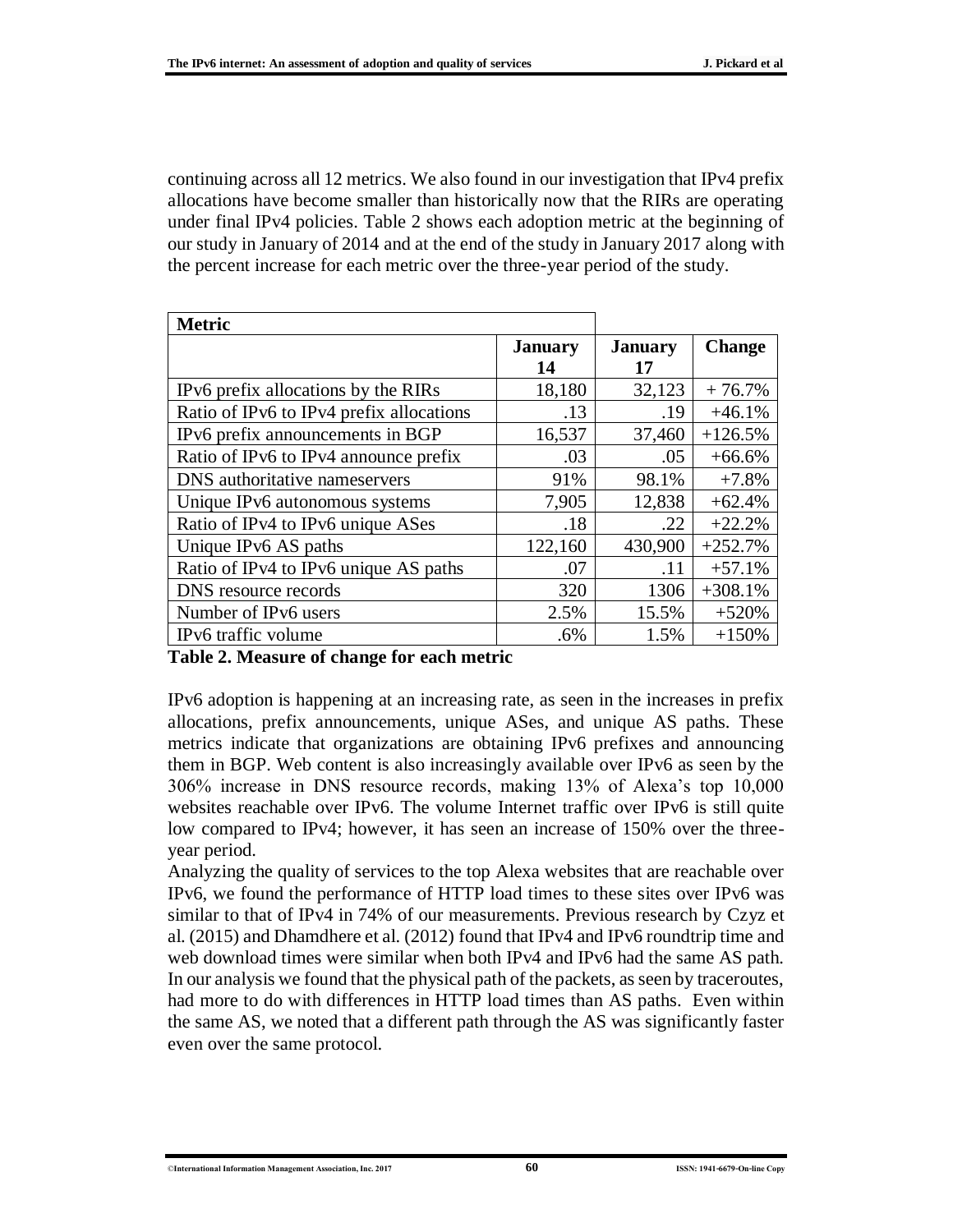One of the stated goals of this paper was to see if the projected five year forecast of IPv6 adoption made by Czyz et .al (2015) is on course. We conclude that the IPv6 adoption trend is following the lower end of the threshold made by their prediction model. Their model predicted the ratio of allocated IPv6 to IPv4 prefixes would be between .25-.50 by 2019. Our findings show the ratio is 0.19 as of January 2017. Their model predicted the ratio of IPv6 traffic on the Internet would be between .03 and 5.0 by 2019. Our findings show the ratio is 0.015 as of January 2017. The bulk of the published literature on IPv6 adoption is devoted to measuring current levels of IPv6 adoption as compared to either IPv4 or to previous levels of IPv6 adoption over time. The trend in the findings of previous studies shows that while IPv6 adoption is increasing, the rate of increase has, until recently, called into question wither IPv6 would ever be fully adopted to replace IPv4. The significant acceleration in IPv6 adoption across multiple metrics found in this study suggest that the findings of previous studies questioning the future of IPv6 as a successor to IPv4 are less likely to hold true. However, a notable gap still exists in the IPv6 adoption literature. There is a need for quantitative analysis to provide clear insight as to when overall IPv6 adoption will likely reach a level of critical mass which will trigger a rapid acceleration toward full adoption. Such predictive data would be useful for organizations to make the business case for IPv6 adoption.

# **CONCLUSIONS AND FUTURE WORK**

In this study our goal was to assess the current level of IPv6 adoption on the Internet and to measure the quality of services over the IPv6 Internet as compared to IPv4. We conclude from our analysis of the data that IPv6 adoption is increasing at an accelerated pace and that the Internet is finally migrating towards IPv6, confirming the findings of previous studies. Based on the results of our analysis we further conclude that the critical adoption measure for acceleration of IPv6 adoption is the number of domains advertising AAAA records and reachable over IPv6. This measure represents content providers making their content available over IPv6. As the number of users connecting over IPv6 increases, more content providers should enable their content over IPv6. As more content is available over IPv6, the infrastructure of the IPv6 Internet itself will grow and mature. As the IPv6 Internet grows and matures, more users will be able to connect over IPv6. These positive dependencies, according to Nikkhah and Guerin (2016), can create a self-sustaining spiral of IPv6 adoption.

If the number of IPv6 domains reachable over IPv6 continues to grow at its current pace, 25% of Internet domains will be reachable over IPv6 by December 2018. However, based on the rapid growth of clients using IPv6, that milestone could be reached considerably sooner.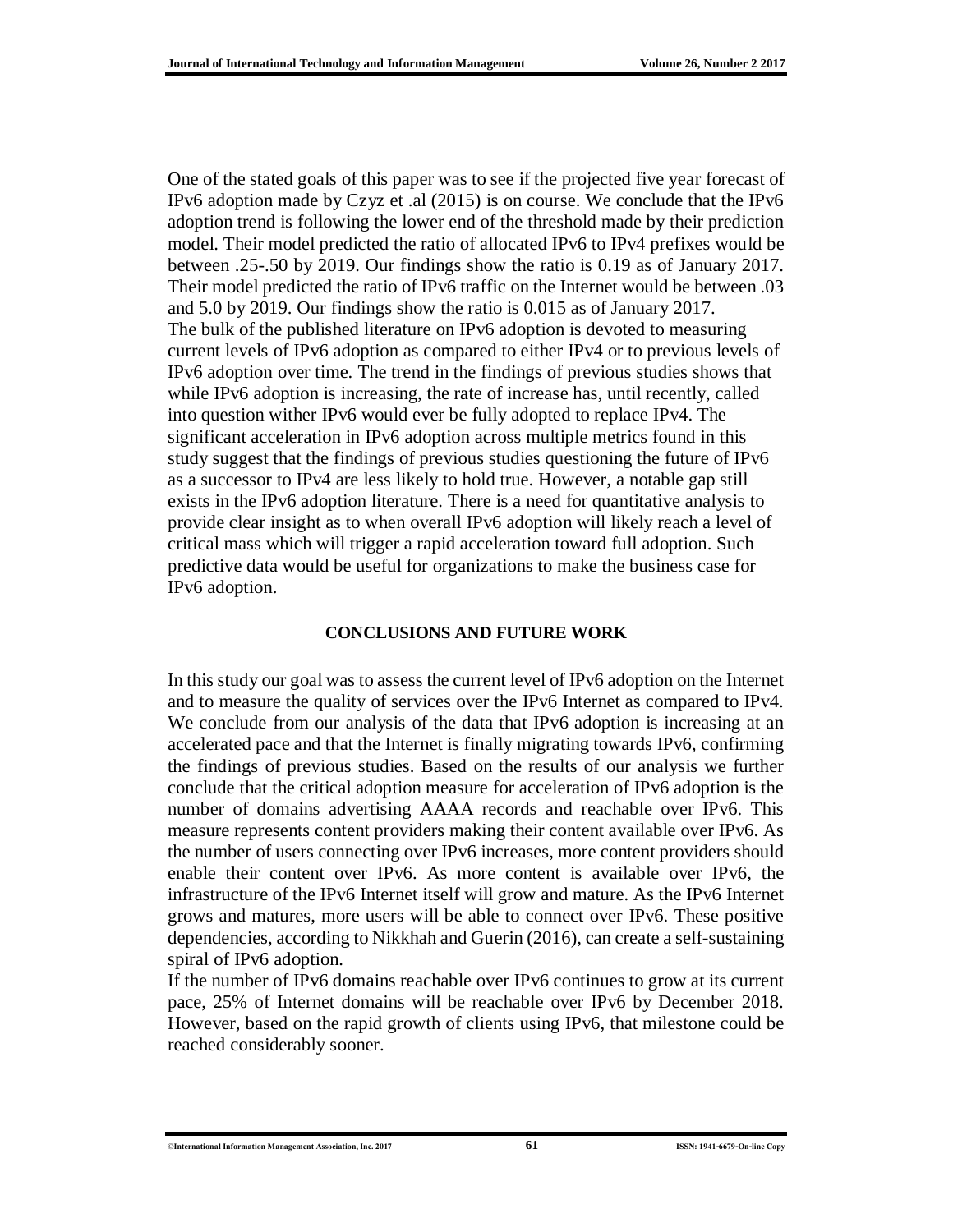Adoption alone, however, is not enough. Nothing is gained by widespread IPv6 adoption if the quality of services, and thus the user experience over IPv6, is not on a par with that of IPv4. To that end, there is a need for continued monitoring of the quality of services over the IPv6 Internet. Future work is needed to find correlations to performance differences in the HTTP download times of IPv4 and IPv6. Increased understanding of the factors influencing IPv6 adoption is also needed and should include investigations into the incentives and impediments within and between global regions. We call on the community to continue to extend our analysis into both the quantity and the quality of IPv6 deployment on the Internet.

# **REFERENCES**

- Amazon. (n.d.) Alexa Top Sites. https://aws.amazon.com/alexa-top-sites/ Accessed 12/15/16.
- AMS-IX (n.d) Statistics. https://ams-ix.net/technical/statistics Accessed 1/30/2017.
- APNIC. (n.d.) Waiting List for Unmet IPv4 Requests. https://www.apnic.net/getip/get-ip-addresses-asn/unmet-ipv4-requests Accessed 12/15/16.
- Bradner, S., & Mankin, A. (1995). The recommendation for the IP next generation protocol (RFC 1752).
- Cerf, V. (1988, November 27) Running out of internet addresses. Message posted to http://wwwmice.cs.ucl.ac.uk/multimedia/misc/tcp\_ip/8813.mm.www/index.html#121.
- Colitti, L., Gunderson, S. H., Kline, E., & Refice, T. (2010, April). Evaluating IPv6 adoption in the Internet. Proceedings from *International Conference on Passive and Active Network Measurement* (pp. 141-150). Springer Berlin Heidelberg.
- Czyz, J., Allman, M., Zhang, J., Iekel-Johnson, S., Osterweil, E., & Bailey, M. (2015). Measuring ipv6 adoption. *ACM SIGCOMM Computer Communication Review*, *44*(4), 87-98.
- Dell, P. (2012). Australian IPv6 readiness: Results of a national survey. *Journal of Research and Practice in Information Technology,* 44(1), 3.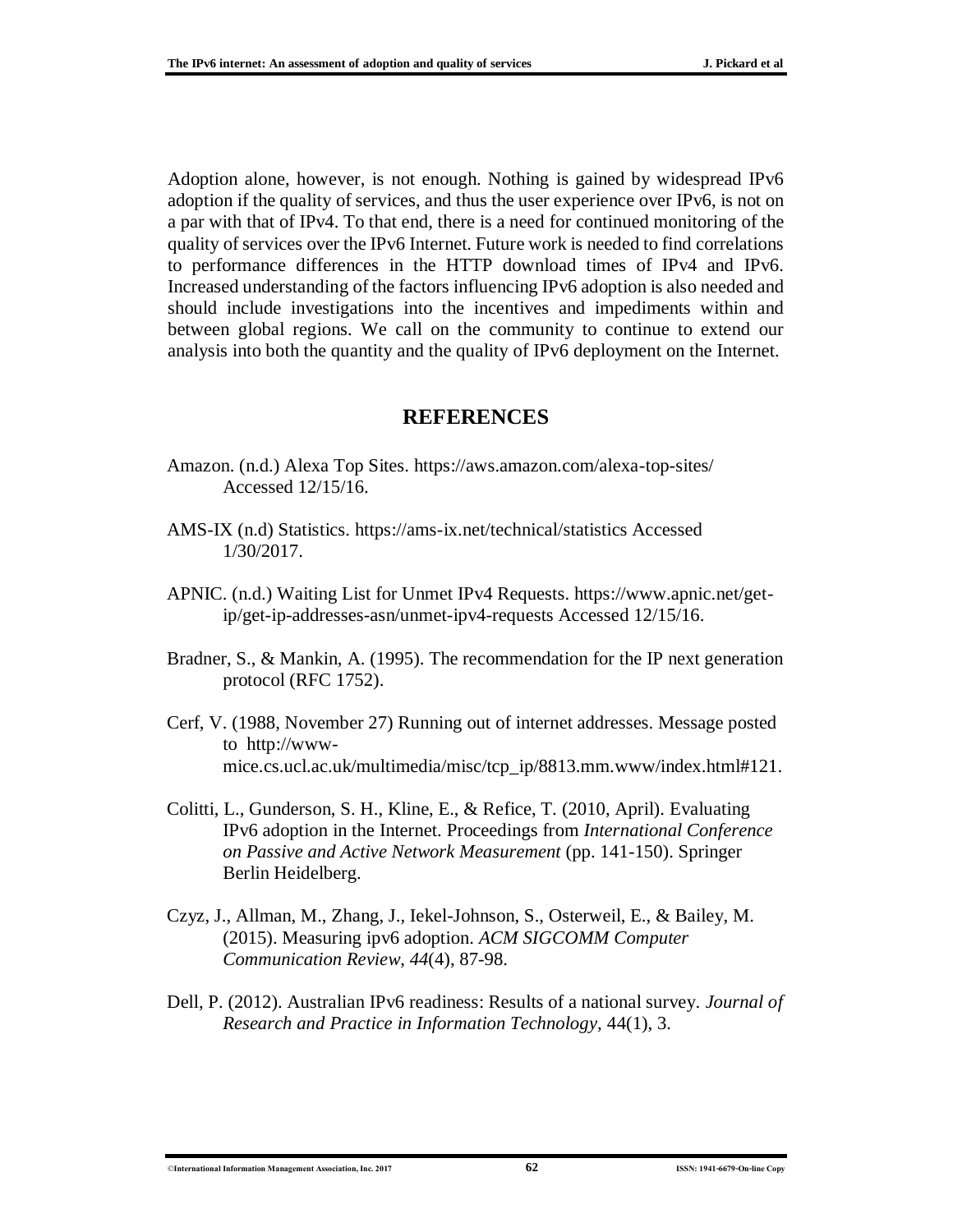- Dhamdhere, A., Luckie, M., Huffaker, B., Elmokashfi, A., & Aben, E. (2012, November). Measuring the deployment of IPv6: Topology, routing and performance. Proceedings from *2012 ACM Conference on Internet Measurement Conference* (pp.537-550). ACM.
- Domingues, M., Friaas, C., & Veiga, P. (2007). Is global IPv6 deployment on track? *Internet Research: Electronic Networking Applications and Policy,*  17(5), 505-518.
- Hurricane Electric. Global IPv6 deployment progress report. http://bgp.he.net/ipv6-progress-report.cgi Accessed 11/15/16.
- Grégr, M., Podermanski, T., & Švéda, M. (2014). Measuring quality and penetration of IPv6 services. Icns'14, 96-101.
- Google (n.d.) IPv6 Adoption Statistics. https://www.google.com/intl/en/ipv6/statistics.html Accessed 1/30/17.
- Hughes, L. E. (2010). The second internet: Reinventing computer networking with IPv6. Cebu Philippines: InfoWeapons.
- Huston, G. (2008). The changing foundation of the internet: Confronting IPv4 address exhaustion. *The Internet Protocol Journal,* 11(3), 19-36.
- IANA. (n.d.) Root Servers. https://www.iana.org/domains/root/servers Accessed 12/29/16
- Kaur, A., Singh, H., & Tan, F. (2013). Why isn't digital infrastructure being updated?: The case of IPv6. Proceedings from *24th Australasian Conference on Information Systems (ACIS), (pp. 1-12). RMIT University.*
- Nikkhah, M., & Gurin, R. (2016). Migrating the internet to IPv6: An exploration of the when and why. *IEEE/ACM Transactions on Networking* 24(4), 2291-2304.
- Nikkhah, M., Gurin, R., Lee, Y., & Woundy, R. (2011, December). Assessing IPv6 through web access a measurement study and its findings. Proceedings from *Seventh Conference on Emerging Networking Experiments and Technologies,* (p. 26). ACM.
- Pickard, J., & Southworth, J. (2016, June). The state of IPv6: Measuring global adoption.